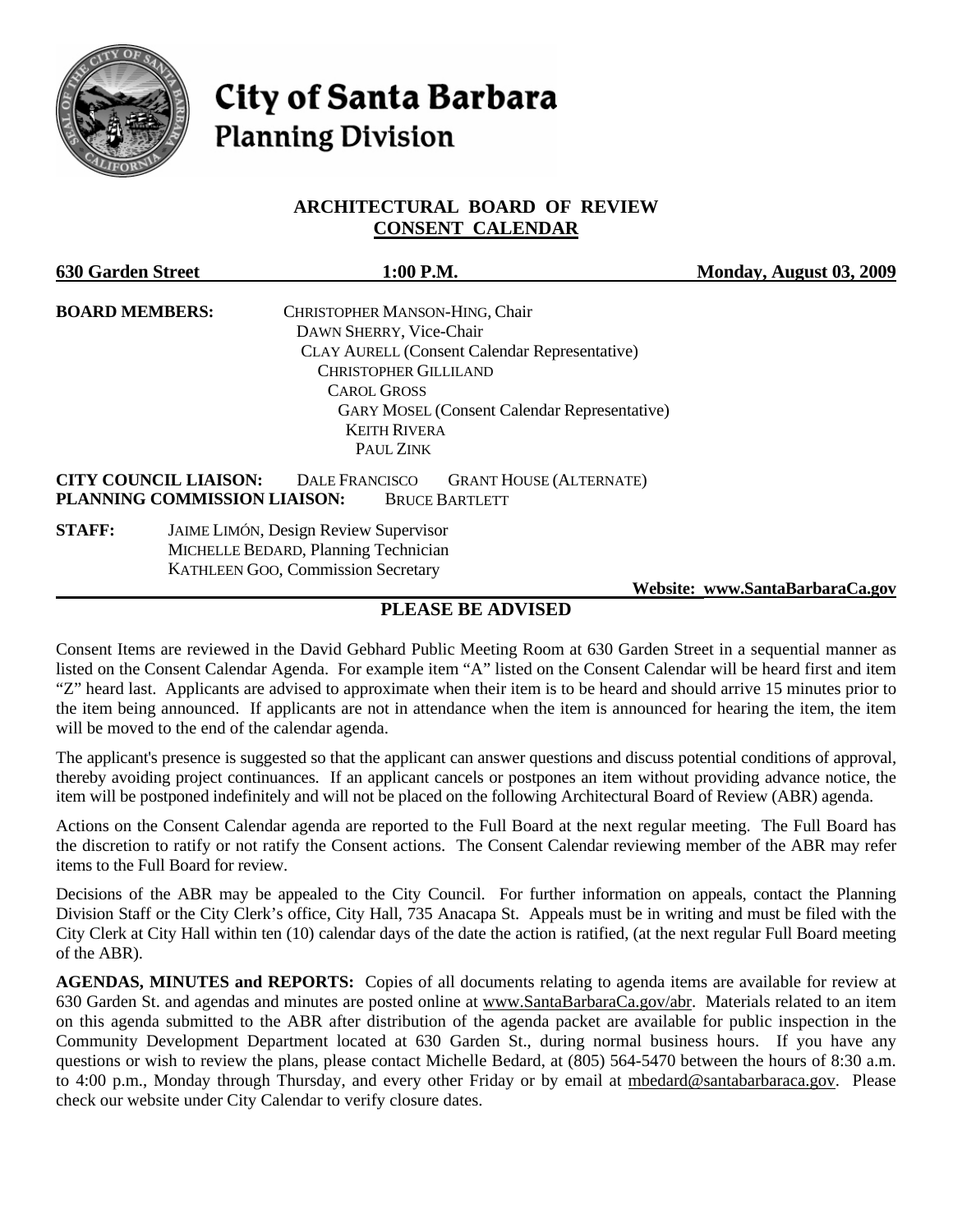**AMERICANS WITH DISABILITIES ACT:** In compliance with the Americans with Disabilities Act, if you need special assistance to gain access to, comment at, or participate in this meeting, please contact the Planning Division at 805-564-5470. If possible, notification at least 48 hours prior to the meeting will enable the City to make reasonable arrangements in most cases.

**POSTING:** That on Thursday, July 30, 2009 at 4:00 p.m., this Agenda was duly posted on the indoor and outdoor bulletin boards at the Community Development Department, 630 Garden Street, and online at [www.SantaBarbaraCa.gov/abr](http://www.santabarbaraca.gov/abr).

**PUBLIC COMMENT:** Any member of the public may address the Architectural Board of Review Consent Representative for up to two minutes on any subject within their jurisdiction that is not scheduled for a public discussion before the Board on that day.

# **REFERRED BY FULL BOARD**

#### **A. 3855 STATE ST C-2/SD-2 Zone**

Assessor's Parcel Number: 051-010-010 Application Number: MST2009-00210 Owner: Grace Lutheran Church of Santa Barbara Owner: Macerich La Cumbre, LLC Applicant: The Vons Companies Inc. Architect: Courtney & Le Architects Agent: Little Div Architectural Consulting

(Proposal for an exterior facade remodel at the Vons in the La Cumbre Plaza. The proposal includes restriping parking stalls, the addition of accessible stalls and pathways per city requirements, new roof top equipment, exterior lighting, and landscaping.)

**(Preliminary Approval granted 7/13/09. Final Approval is requested.)** 

# **FINAL REVIEW**

#### **B. 911 DE LA VINA ST C-2 Zone**

| Assessor's Parcel Number:  | 039-312-006              |
|----------------------------|--------------------------|
| <b>Application Number:</b> | MST2009-00312            |
| Owner:                     | Aguadulce Limited II, LP |
| Architect:                 | Lenvik & Minor           |

(Proposal for alterations to the existing commercial buildings at 911 and 913 De La Vina Street to include revising the existing storefronts, a new stucco exterior veneer, and replacement of the rear door at 913 De La Vina Street. Site improvements proposed include re-paving and re-striping the four existing parking spaces, with the addition of one accessible space, the construction of a new trash enclosure, and new landscaping.)

**(Preliminary and Final Approval are requested.)**